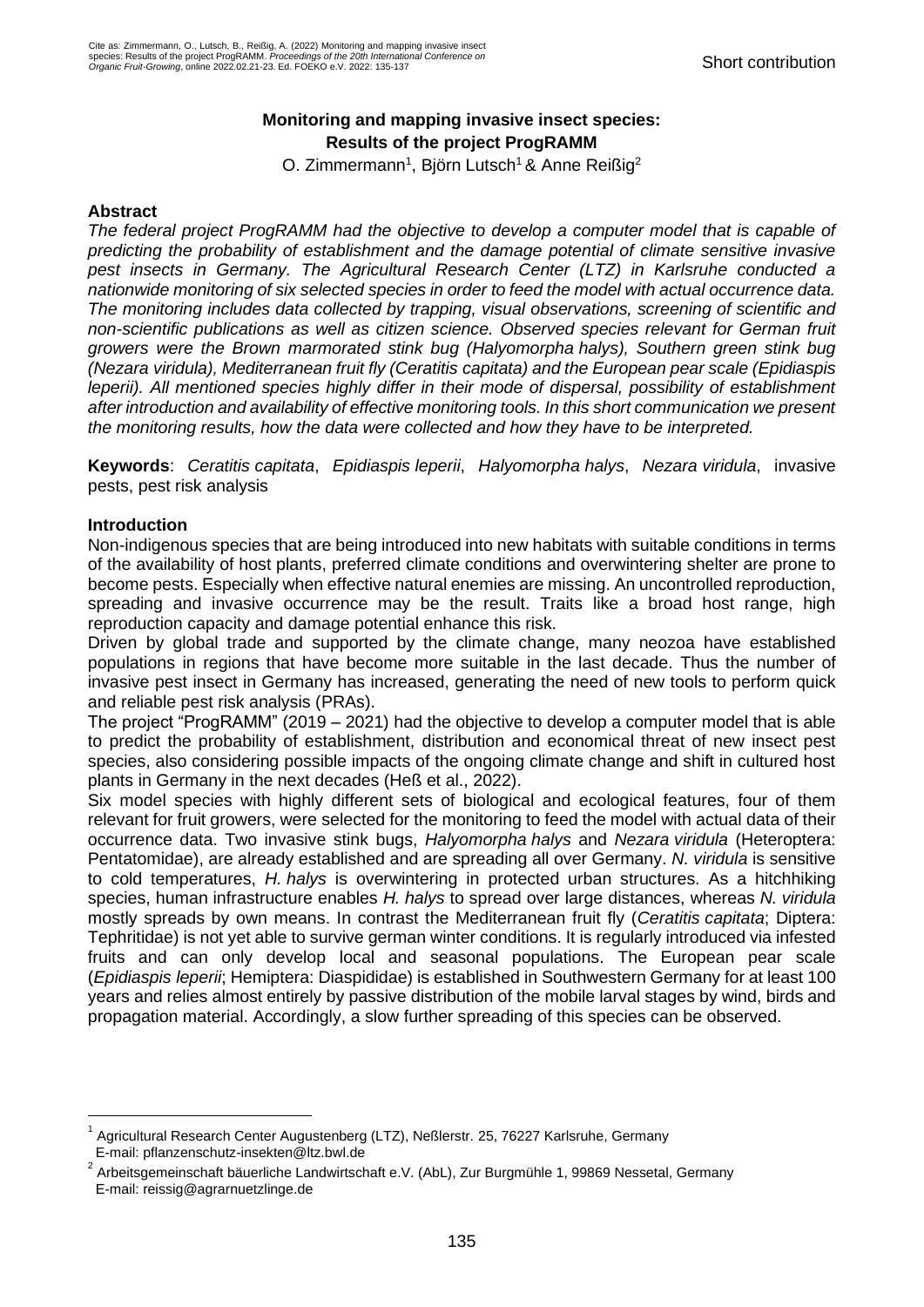# **Material and Methods**

For the monitoring, we activated and expanded the nationwide network of plant protection advisors. We provided them with traps and pheromones (available for *H. halys* and *C. capitata* only) and informed them on how to conduct an effective visual monitoring of each targeted species. Additionally, we raised public awareness with several publications and oral presentations. For further refinement, we regularly screened scientific and non-scientific publications and also used apps, websites and biodiversity databases like iNaturalist, Lepiforum.de and GBIF.org. All Data from nonscientific sources, also known as "citizen sciences" (CS), were individually checked for validity. Finally, these data are used to feed the new computer model to increase its accuracy. They also allowed us to create maps that show the spatial distribution of each monitored species from past to present.

# **Results and Discussion**

Regarding the four species, a total of 8229 valid occurrences in Germany had been recorded. Numbers of occurrences and the impact of CS highly differed between the monitored species. The stink bugs *H. halys* and *N. viridula* contributed the large majority of 8050 (97,8 %) occurrences to the dataset. *H. halys* was slightly more frequent (4807) than *N. viridula* (4243) and CS contributed 48,5 % and 41,7 % respectively to the data. Both species are easily noticed due to their appearance and behavior, also infesting plants in private gardens and e.g. on balconies. *H. halys* is also seeking shelter in large groups for overwintering, which draws even more attention on them.

Accomplishing an effective monitoring outside of their main distribution was much easier for *H. halys* than for *N. viridula,* since there are effective pheromones available for trapping. Hotspots like train stations, harbors and truck stations can easily get controlled for *H. halys* with traps. This species also shows a very strong preference for Catalpa trees (*Catalpa bignonioides*) that have an indicator function. This allowed a highly effective monitoring (Heß et al. 2022, Weber et al. 2022). Pheromone blends for *N. viridula* had been tested but were not effective and no preferred host plants are known. Both stink bugs increased their population size and area of dispersal and are almost omnipresent in the warmer regions of Germany, e.g. in the Rhine Valley and around Lake Constance. While *N. viridula* seems to struggle outside of these regions, *H. halys* is currently building up established populations even in northern cities like Hannover, Berlin or Hamburg.

108 occurrences could be recorded for *C. capitata*. Since 75 % of the records were gathered by our monitoring partners via trapping, most of the observations were located in their areas of action. There is little public awareness for this colorful species, but still 6,5 % of the observations were achieved by CS. An effective nationwide monitoring would require an excessive amount of traps and workforce. Despite *E. leperii* is permanently established in the southern part of the Upper Rhine Valley, it could not spread over long distances. This changed during the last decades and by now, *E. leperii* occurs in orchards all along the Upper Rhine Valley, in the Neckar Region and also parts of East Germany. Since this species lives hidden under a layer of algae and lichens, it is detected almost exclusively by trained staff that performs an adapted monitoring by scratching the bark with a knife. In total, we could gather 71 occurrences of *E. leperii* in Germany. Regarding the distribution in the Upper Rhine Valley and the Neckar Region, this number seems to be underestimated.

This project part focused on the monitoring data showed that long-term observation, including citizen science awareness, should be implied for potentially invasive insects that are new to Germany and that each species requires a different approach to its monitoring strategy.

### **Acknowledgments**

The project ProgRAMM was supported by funds of the Federal Ministry of Food and Agriculture (BMEL) based on a decision of the Parliament of the Federal Republic of Germany via the Federal Office for Agriculture and Food (BLE) under the innovation support programme.

### **References**

Heß, B., Baufeld, P., Dominic, A.R., Menz, C., Reißig, R., Strassemeyer, J., Waldau, T., Wilstermann, A., Zimmermann, O. & Schrader, G. (2020). Modellierung klimasensitiver Schadorganismen in der Pflanzengesundheit. *Journal für Kulturpflanzen* 72: 435-439